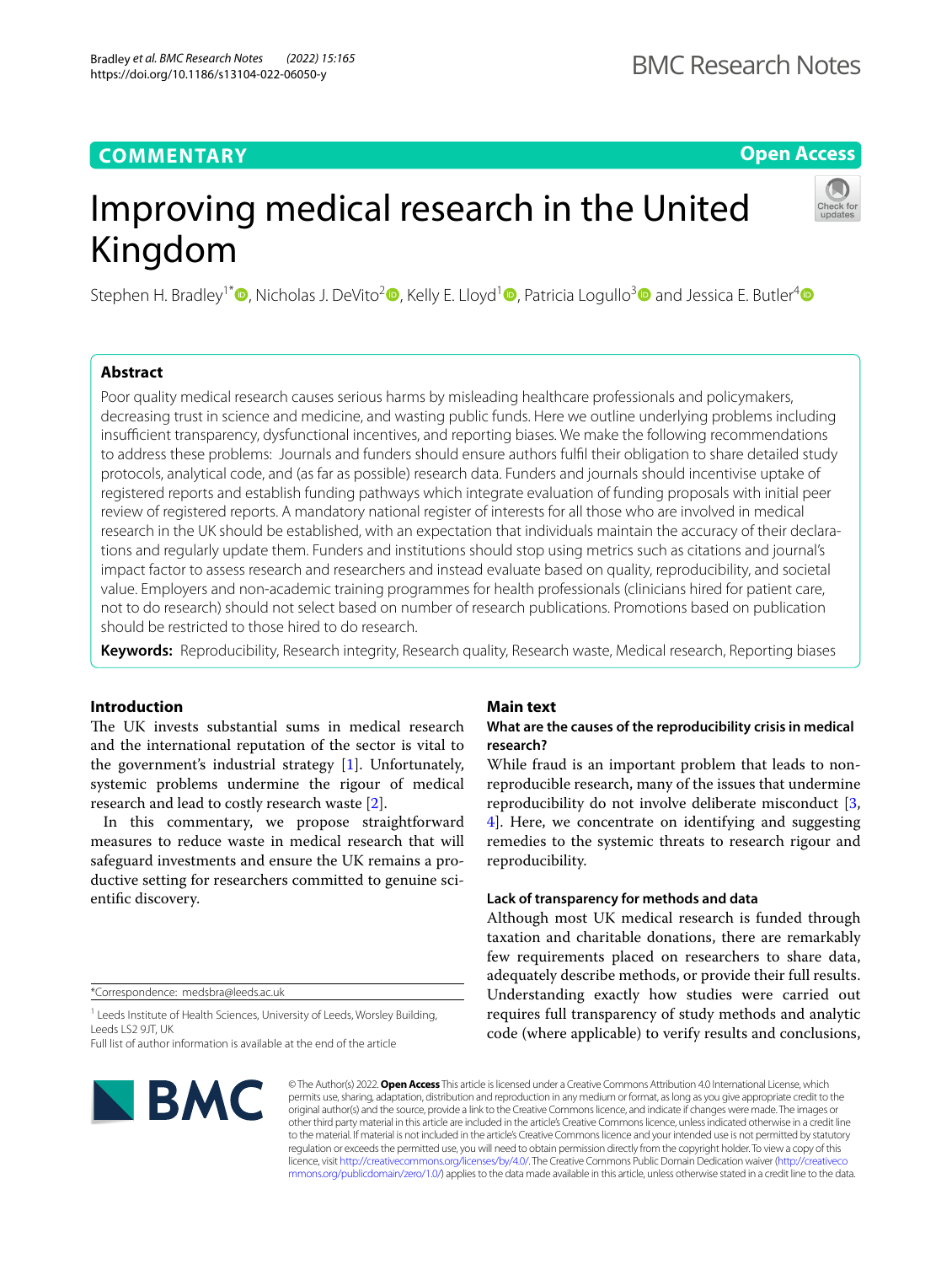ideally with full access to the data. Without providing this information, the validity of published results can only be taken on trust.

Some journals now have policies requiring authors to make their data, analytic code, and protocols available. In practice, these requirements are routinely ignored [[5–](#page-4-4)[7\]](#page-4-5). Considerations of patient privacy or commercial confdentiality are not insurmountable barriers to adequate transparency. Research participants should be offered the opportunity to consent to the sharing of their data, or data can be de-identifed and provided via third-party, securely-managed access. The OpenSafely project has provided a successful model throughout the COVID-19 pandemic for safe and secure access to UK patient records for emergency epidemiological research [[8\]](#page-4-6). While individual electronic health records cannot be shared in this instance, the OpenSafely project has made transparency into data access, code, and analysis plans central to the project. The Vivli platform provides another model for securely sharing data collected from clinical research studies and numerous platforms exist for sharing non-sensitive data [\[9](#page-5-0)].

Consistent and mandatory sharing of data, code, and protocols via journals is one route to improved transparency. However, there is a strong case that all study documentation for publicly funded research should be reported in the public realm at study completion (regardless of article publication status). The establishment of a single national repository would provide a much more complete and useful record of experiments, as well as reduce duplication in reporting requirements that researchers currently face. The Health Research Authority has recently announced plans for all clinical trials to be automatically registered following ethical approval, in partnership with the ISRCTN registry  $[10]$  $[10]$  $[10]$ . This infrastructure could form the nucleus of a more ambitious research repository, hosting comprehensive documentation for all study types.

**Proposed measure 1** Journals and funders should ensure authors fulfl their obligation to share study protocols and, as far as possible, analytical code and research data regardless of the study's ultimate publication status in a journal.

#### **Reporting and publication biases**

It is well established that results which are 'positive' or novel are much more likely to be published [[11\]](#page-5-2) leading to a distorted public record. One study found that 96% of research fndings were 'statistically signifcant', a mathematical impossibility [\[12\]](#page-5-3). Where unpublished results are taken into account, the evidence of beneft for interventions may diminish or disappear altogether [[11,](#page-5-2) [13](#page-5-4)].

We can monitor whether clinical trials have been published because of legal and ethical requirements that clinical trials are registered prior to commencement [\[14](#page-5-5)]. However, clinical trials are a minority of all medical studies. For other study types, including observational studies that have informed healthcare decision-making throughout the coronavirus pandemic, there is little expectation that researchers pre-register their analysis plans and hypotheses. This makes it impossible to monitor what research is planned, if research plans have been followed, if all results are published, and if interpretation involves unscientifc "spin" (Table) [\[15\]](#page-5-6). Pre-registering study plans for any research type is now straightforward and free to researchers [[16](#page-5-7), [17](#page-5-8)]. Requiring pre-registration for medical research can and should be used to promote transparency and accountability.

Although we believe pre-registration enhances transparency and should be more widely used, even when research is pre-registered, it is common to fnd unacknowledged deviations between the proposed research and the published manuscript [[6\]](#page-4-7). While registration makes these deviations detectable, detection is onerous and journals often fail to take action when alerted to these issues [\[6](#page-4-7)]. Related 'questionable research practices', like manipulating analyses to generate statistically signifcant results ('p-hacking') and amending study hypotheses retrospectively to suit the results found (Hypothesising After the Result is Known, or 'HARKing') can lead to biased fndings when research is not pre-registered or the registrations are not checked against fnal reports [[18](#page-5-9)].

Registered reports are a publishing format with two methods for preventing these poor research practices. In a registered report, reviewers assess methods *before* data collection begins. When the researchers and reviewers agree that the design is appropriate, the researchers are given in-principle approval for publication, regardless of the study fndings, as long as the proposed methodology is adhered to [[19\]](#page-5-10).

Promoting publishing via registered reports addresses both outcome reporting and publication biases for almost all types of research [\[19](#page-5-10)]. Since journals decide on publication based on the methods *before* the results are known, researchers have less incentive to strain to produce eye-catching or positive results. Instead, methodologically sound research enters the record without bias regarding what those results might say. Early evidence suggests that registered reports do improve the quality and rigor of proposed study designs [[20](#page-5-11), [21\]](#page-5-12). Unfortunately, medicine lags behind other disciplines like psychology in adopting registered reports, with just over 1% of medical journals ofering the format in 2020 [\[22](#page-5-13)].

Funders should either incentivise publication via registered report, which will increase their uptake by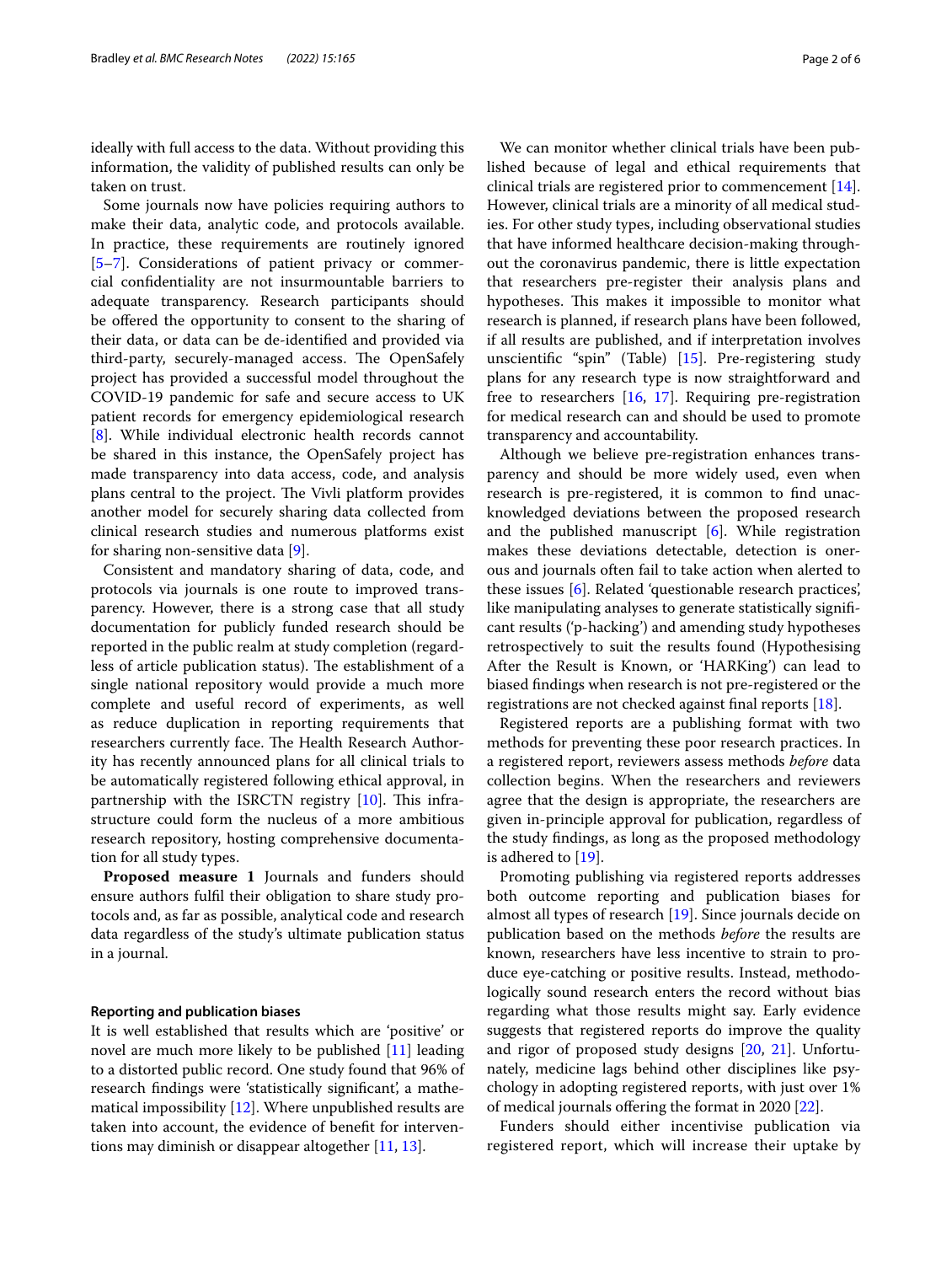more journals, or establish their own publication platforms which prioritise the registered report format. The NIHR and Wellcome Trust have both established open and peer-reviewed publication platforms for their funded research [\[23](#page-5-14), [24\]](#page-5-15). Novel funding pathways are demonstrating that it is possible to integrate peer reviews for registered reports in grant applications which could improve the efficiency of academic discovery and dissemination [\[25,](#page-5-16) [26](#page-5-17)].

**Proposed measure 2** Funders and medical journals should incentivise the uptake of registered reports.

#### **Lack of transparency on conficts of interest**

Researchers potential conflicts of interest are difficult to ascertain. Confict of interest statements in publications are brief and often omit important conficts, even major fnancial conficts like sources of funding or relationships with industry  $[27]$  $[27]$ . The RetractionWatch project has logged numerous instances of problematic fndings, and eventual retractions of articles, due to important undisclosed conficts of interest [[28\]](#page-5-19). In the UK, there are currently voluntary registers for those who have received payments from the pharmaceutical industry and for doctors [[29](#page-5-20), [30](#page-5-21)]. However, because there is little incentive for individuals to make such declarations, these registers are greatly underutilised. Only 0.002% of doctors' registered with the General Medical Council (GMC) were listed on the doctors' voluntary register in 2020 [[31](#page-5-22)]. Patients, the public and other scientists are entitled to be able to check whether a researcher has a confict of interest and to understand what potential biases might impact a study.

There have been calls for the GMC to curate a registry of doctors' interests [\[32](#page-5-23), [33](#page-5-24)]. While such a register would mark an important advance in transparency, it would not cover non-medically qualifed researchers. Therefore the UK's research regulator, the Health Research Authority (HRA), along with the GMC, could be tasked with creating a central register, similar to the US OpenPayments database, to index all medical researchers' interests using the unique identity numbers (ORCiD) which are already required by institutions and funders [[34,](#page-5-25) [35\]](#page-5-26) Expectations of accurate and up-to-date declarations could be encouraged by employers during researchers' appraisals, although a legal mandate for regulators to ask for such declarations may require legislation [[36](#page-5-27)].

**Proposed measure 3** a mandatory national register of interests for all those who are involved in medical research in the UK should be established, with an expectation that individuals maintain the accuracy of their declarations.

#### **Dysfunctional incentives and research culture**

Decisions about who to hire, fund and promote in academia are often informed using reductive, simple metrics such as citations, the journal impact factor of publications or grant income [[37,](#page-5-28) [38](#page-5-29)]. Such metrics perversely incentivise researchers to generate a high quantity of publications which are perceived to be exciting or newsworthy, rather than prioritising high quality reproducible research that actually benefts patients and the public. Practices that support high quality research by improving transparency and reducing bias, such as registering studies and publishing all results, are not typically used to appraise performance in academia [[39](#page-5-30)]. Initiatives which seek to mitigate dysfunctional incentives and promote practices that are conducive to reproducible research are becoming more widely established throughout the UK. These include the UK Reproducibility Network (UKRN), the San Francisco Declaration on Research Assessment (DORA), Résumé for Researchers, and the Concordat to Support the Career Development of Researchers  $[40-44]$  $[40-44]$ . Such efforts should be supported and expanded.

**Proposed measure 4** funders and institutions should stop using metrics such as citations and journal's impact factor to assess research and instead evaluate based on quality, reproducibility and societal value.

Some clinical professionals are incentivised to undertake research because publication is used as a selection criteria for training programmes and for professional promotion [[45\]](#page-5-33). Such dysfunctional incentives promote research that is undertaken solely for career advancement, by individuals who may lack methodological expertise and commitment to produce high-quality reproducible research. There is no persuasive evidence that authoring scientifc publications improves the clinical performance of healthcare professionals. Instead we should aspire to create a system of medical research that produces "less research, better research, and research done for the right reasons" [\[46\]](#page-5-34).

**Proposed measure 5** employers and training programmes for health professionals should remove incentives to publish from their selection procedures.

#### **Outlook**

In this commentary we have set out recommendations to improve the transparency and reproducibility of medical research. Not all of these would be easily implemented, and further evidence is needed to articulate their value and best practice. Moreover sincere engagement from funders, government, journals, researchers, and their employing institutions is required. Elsewhere, we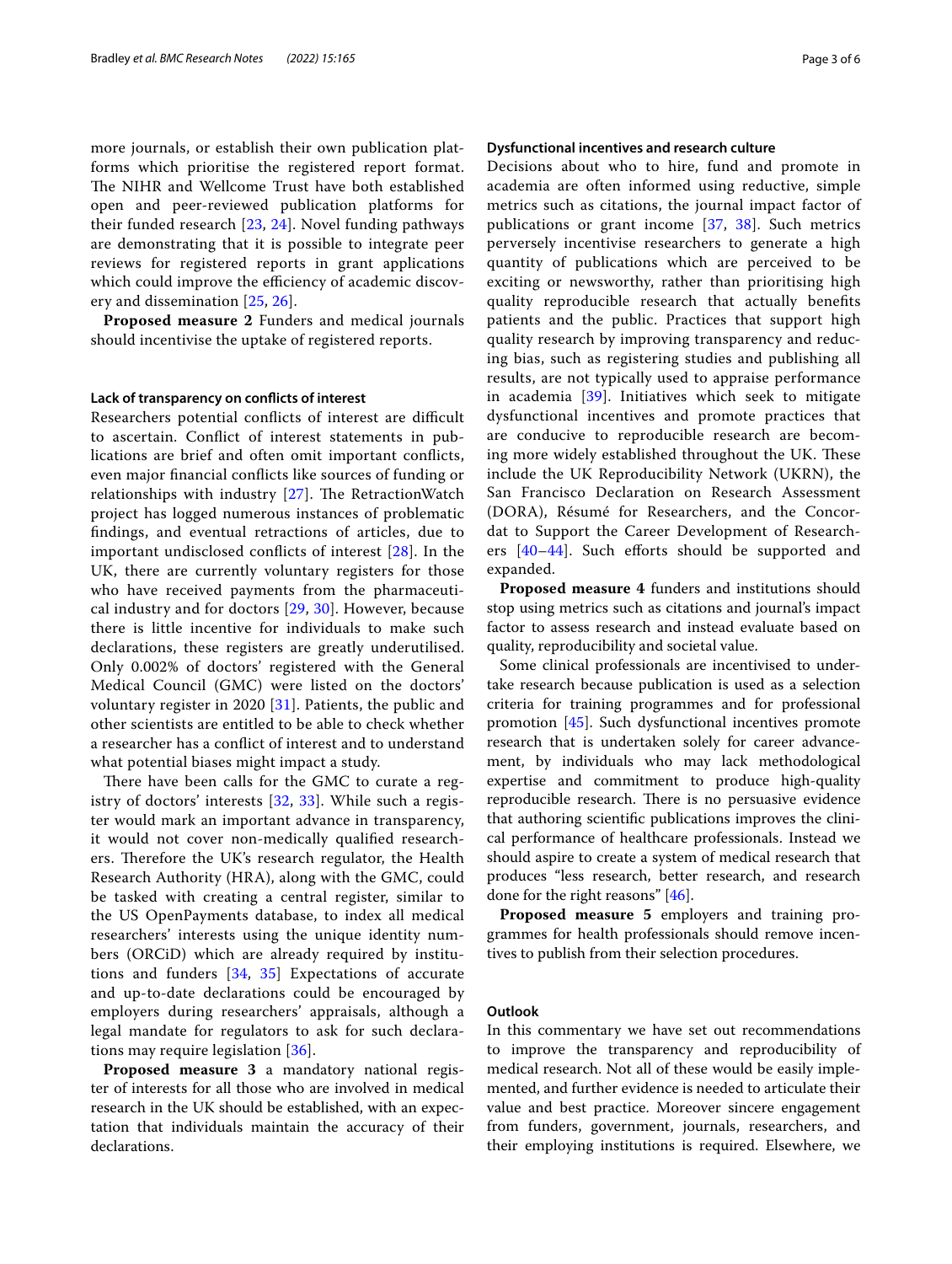|                                                                                             | Table 1 Problems in medical research and how they can be mitigated by authors' proposed strategy                                                                                                                                                                                                |                                                                                                                                                                                                                        |                                                                                                                                                                                                                          |
|---------------------------------------------------------------------------------------------|-------------------------------------------------------------------------------------------------------------------------------------------------------------------------------------------------------------------------------------------------------------------------------------------------|------------------------------------------------------------------------------------------------------------------------------------------------------------------------------------------------------------------------|--------------------------------------------------------------------------------------------------------------------------------------------------------------------------------------------------------------------------|
| Problem                                                                                     | Problem description                                                                                                                                                                                                                                                                             | Relevant proposed solutions                                                                                                                                                                                            | How the proposed solutions address the<br>problem                                                                                                                                                                        |
| Publication bias                                                                            | Results deemed 'negative' or 'uninteresting' are<br>not published                                                                                                                                                                                                                               | Registered reports                                                                                                                                                                                                     | Study accepted for publication based on methods,<br>not results                                                                                                                                                          |
|                                                                                             |                                                                                                                                                                                                                                                                                                 | Research registry                                                                                                                                                                                                      | Study results and documents made available,<br>regardless of article publication status                                                                                                                                  |
| Misaligned incentives                                                                       | used in research, and healthcare professionals are<br>Researchers are rewarded based on quantity of<br>encouraged to author scientific publications in<br>than on the quality of methods and processes<br>publications and journal-based metrics rather<br>order to advance in clinical careers | journal impact factor, H-index, and publication<br>counts in assessing researchers. Cease the use<br>of publications in selection criteria for health<br>Cease the use of reductionistic metrics like<br>professionals | not interested in research are not incentivised to<br>their research. Health care professionals who are<br>methodological rigour and reproducibility of<br>Researchers incentivised to focus more on<br>publish research |
| <b>HARKing</b>                                                                              | Researchers generate hypotheses after results are<br>known—allowing publication of "false positive"<br>are the result of noise in the data<br>rather than true findings<br>findings that                                                                                                        | Registered reports, research registry                                                                                                                                                                                  | Hypotheses and aims are agreed prior to undertak-<br>ing research. Any further post hoc analyses are<br>declared as such                                                                                                 |
| P-hacking                                                                                   | Researchers test many possible hypotheses until<br>one is significant by chance alone, allowing                                                                                                                                                                                                 | Registered reports                                                                                                                                                                                                     | Analyses methods evaluated and approved prior<br>to generation of results                                                                                                                                                |
|                                                                                             | the result of noise in the data rather than true<br>publication of "false positive" findings that are<br>findings                                                                                                                                                                               | Research registry                                                                                                                                                                                                      | Analysis plans and code available to peers for<br>scrutiny                                                                                                                                                               |
| Outcome switching                                                                           | outcomes, or switch primary and secondary<br>Researchers do not report all pre-registered                                                                                                                                                                                                       | Registered reports                                                                                                                                                                                                     | Outcomes of interest declared in public prior to<br>undertaking research                                                                                                                                                 |
|                                                                                             | outcomes, to highlight results that may be 'noise'<br>in the data rather than true findings                                                                                                                                                                                                     | Research registry                                                                                                                                                                                                      | Protocols and analysis plans made available to<br>peers for scrutiny                                                                                                                                                     |
|                                                                                             |                                                                                                                                                                                                                                                                                                 | National register of interests                                                                                                                                                                                         | Conflicting interests which could engender bias<br>made known to public and peers                                                                                                                                        |
| Spin                                                                                        | Misrepresentation of study results, regardless                                                                                                                                                                                                                                                  | Registered reports                                                                                                                                                                                                     | Reduced incentive to 'spin' to obtain publication                                                                                                                                                                        |
|                                                                                             | effects of the intervention and overstates safety<br>of motive, that overemphasises the beneficial                                                                                                                                                                                              | Research registry                                                                                                                                                                                                      | Study documentation available to allow greater<br>scrutiny of researchers' claims                                                                                                                                        |
|                                                                                             | compared with that shown by the results [48]                                                                                                                                                                                                                                                    | National register of interests                                                                                                                                                                                         | peers to judge if researchers have vested interest in<br>Information on possible conflicts of interest allows<br>applying spin to study                                                                                  |
| Undisclosed conflicts of interest                                                           | Researchers may have vested interest in obtain-<br>ing certain outcome in their results                                                                                                                                                                                                         | National register of interests                                                                                                                                                                                         | Researchers compelled to made comprehensive<br>statement of their pecuniary interests, gifts and<br>hospitality received and non-financial interests                                                                     |
| Insufficient methodological details reported<br>and other causes of non-replicable research | information to reproduce methods<br>Results that cannot be evaluated, either because<br>or because of biases in original study produced<br>significant results by chance rather than by<br>detecting a true signal<br>of insufficient                                                           | Research registry reporting guidelines                                                                                                                                                                                 | and in enough detail such that the study can be<br>Adequate study documentation made available<br>reproduced or analyses repeated                                                                                        |

<span id="page-3-0"></span>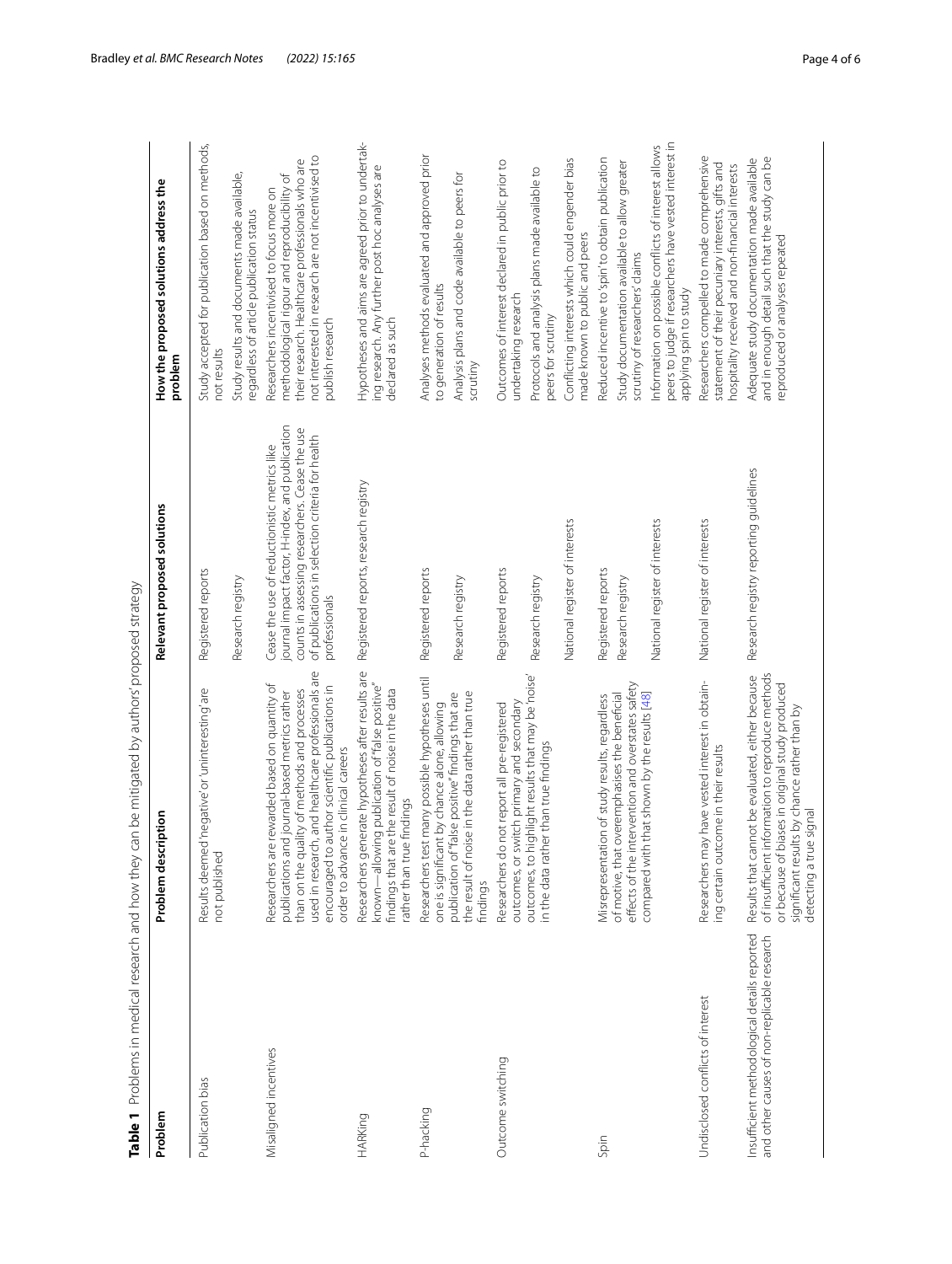highlighted three actions that warrant prioritisation as readily implementable measures with high potential for impact  $[22, 47]$  $[22, 47]$  $[22, 47]$  $[22, 47]$ . These are:

- (1) Mandatory registration of interests for all people and institutions who conduct and publish health research on a single on-line platform accessible to all;
- (2) Prioritisation by journals and funders of publication of research via Registered Reports; and.
- (3) Public pre-registration before data collection of the study design of all publicly-funded medical research, along with protocols, analytic code and, where possible, research data and results.

Table [1](#page-3-0) outlines how these actions, along with other proposed measures outlined in this commentary could address some of the problems in medical research.

There is growing acknowledgement that systemic problems pervade health research. But as long as we fail to take action, medicine's reproducibility crisis will persist. The recommendations in this commentary aim to advance beyond identifcation of the problems to meaningful, achievable reform.

#### **Abbreviations**

ISRCTN: International standard randomised controlled trial number; UKRN: United Kingdom reproducibility network.

#### **Acknowledgements**

David Mellor (Center for Open Science) contributed to the written evidence submitted to the parliamentary select committee inquiry on reproducibility and research integrity on which this commentary is based. We would also like to thank Till Bruckner (TranspariMED) for feedback provided on that submission.

#### **Author contributions**

SHB authored the frst draft of the paper, NJD, KEL, PL and JEB contributed to subsequent revisions of the text. All authors read and approved the fnal manuscript.

#### **Funding**

Not applicable.

#### **Availability of data and materials**

Not applicable.

#### **Declarations**

**Ethics approval and consent to participate** Not applicable.

#### **Consent for publication**

Not applicable.

#### **Competing interests**

Stephen Bradley: I am employed as a General Practitioner for one day a week. I receive funding for PhD study from CanTest collaborative (Cancer Research UK, C8640/A23385). The publication costs of a collection of essays on health inequalities which I co-edited for the Fabian Society was funded by the Association of the British Pharmaceutical Industry and Lloyds Pharmacies,

I received no direct funding or payment for this. I sit on the NIHR's Health Services & Delivery research prioritisation committee (unpaid aside from reimbursement of travel expenses). I am a co-investigator on a study which is funded by Yorkshire Cancer Research (Patient-centred models for surveillance and support of cancer survivors with bowel and breast cancer). I am a member of the steering group of a campaign to improve health research (the Declaration to Improve Health Research). I have previously received funding from the Mason Medical Foundation to undertake a study on chest x-ray and lung cancer diagnosis.

Nicholas DeVito: I am a doctoral student at the DataLab (soon to be the Bennett Institute for Applied Data Science supported by the Peter Bennett Foundation) and the Centre for Evidence-Based Medicine at the University of Oxford and I am supported in my studies by a studentship from the Naji Foundation. I have been employed on grants in the last three years from the Laura and John Arnold Foundation, the Good Thinking Society, and the German Federal Ministry of Education and Research (BMBF). I have also received grant support from the Fetzer Franklin Memorial Fund.

Kelly Lloyd: I am supported by an Economic and Social Research Council studentship [grant number ES/P000745/1]. I am a member of a steering group of a campaign to improve health research (the declaration to improve health research). Patricia Logullo: I am a postdoctoral meta-researcher at the University of Oxford and a member of the UK EQUATOR Centre, an organisation that promotes the use of reporting guidelines, and I am personally involved in the development of some new reporting guidelines or their extensions. I receive funding from Cancer Research UK and NIHR Biomedical Research Centre for my research work. I am also a member of the Oxford-Brazil EBM Alliance, a notfor-proft organisation interested in disseminating evidence-based medicine principles (unpaid).

Jessica Butler: I am employed by the University of Aberdeen where I currently receive funding for medical research from the Health Foundation and from Wellcome Trust. I am an honorary analyst for NHS Grampian (unpaid). I am on the editorial board of Scientifc Reports and Scientifc Data (unpaid). I am a member of the UK Reproducibility Network and the Association of Professional Healthcare Analysts.

#### **Author details**

<sup>1</sup> Leeds Institute of Health Sciences, University of Leeds, Worsley Building, Leeds LS2 9JT, UK. <sup>2</sup>The DataLab and Centre for Evidence Based Medicine, Nuffeld Department of Primary Care Health Sciences, New Radclife House, 2nd floor, Radcliffe Observatory Quarter, Woodstock Road, Oxford OX2 6GG, UK. <sup>3</sup>UK EQUATOR Centre, Centre for Statistics in Medicine, NDORMS, University of Oxford, Windmill Road, Oxford OX3 7LD, UK. <sup>4</sup>Centre for Health Data Science, University of Aberdeen, Aberdeen AB25 2ZD, UK.

#### Received: 2 February 2022 Accepted: 24 April 2022 Published online: 13 May 2022

#### **References**

- <span id="page-4-0"></span>1. Life Sciences Industrial Strategy: UK Government. Available from: [https://](https://www.gov.uk/government/publications/life-sciences-industrial-strategy) [www.gov.uk/government/publications/life-sciences-industrial-strategy.](https://www.gov.uk/government/publications/life-sciences-industrial-strategy)
- <span id="page-4-1"></span>2. Chalmers I, Glasziou P. Avoidable waste in the production and reporting of research evidence. The Lancet. 2009;374(9683):86–9.
- <span id="page-4-2"></span>3. Fanelli D. How many scientists fabricate and falsify research? a systematic review and meta-analysis of survey data. PLoS ONE. 2009;4(5): e5738.
- <span id="page-4-3"></span>4. John LK, Loewenstein G, Prelec D. Measuring the prevalence of questionable research practices with incentives for truth telling. Psychol Sci. 2012;23(5):524–32.
- <span id="page-4-4"></span>5. Wallach JD, Boyack KW, Ioannidis JPA. Reproducible research practices, transparency, and open access data in the biomedical literature, 2015–2017. PLoS Biol. 2018;16(11): e2006930.
- <span id="page-4-7"></span>6. Goldacre B, Drysdale H, Dale A, Milosevic I, Slade E, Hartley P, et al. COMPare: a prospective cohort study correcting and monitoring 58 misreported trials in real time. Trials. 2019;20(1):118.
- <span id="page-4-5"></span>7. Naudet F, Sakarovitch C, Janiaud P, Cristea I, Fanelli D, Moher D, et al. Data sharing and reanalysis of randomized controlled trials in leading biomedical journals with a full data sharing policy: survey of studies published in <em>The BMJ</em> and <em>PLOS Medicine</em>. BMJ. 2018;360: k400.
- <span id="page-4-6"></span>8. OpenSAFELY. Available from: [https://www.opensafely.org/.](https://www.opensafely.org/)